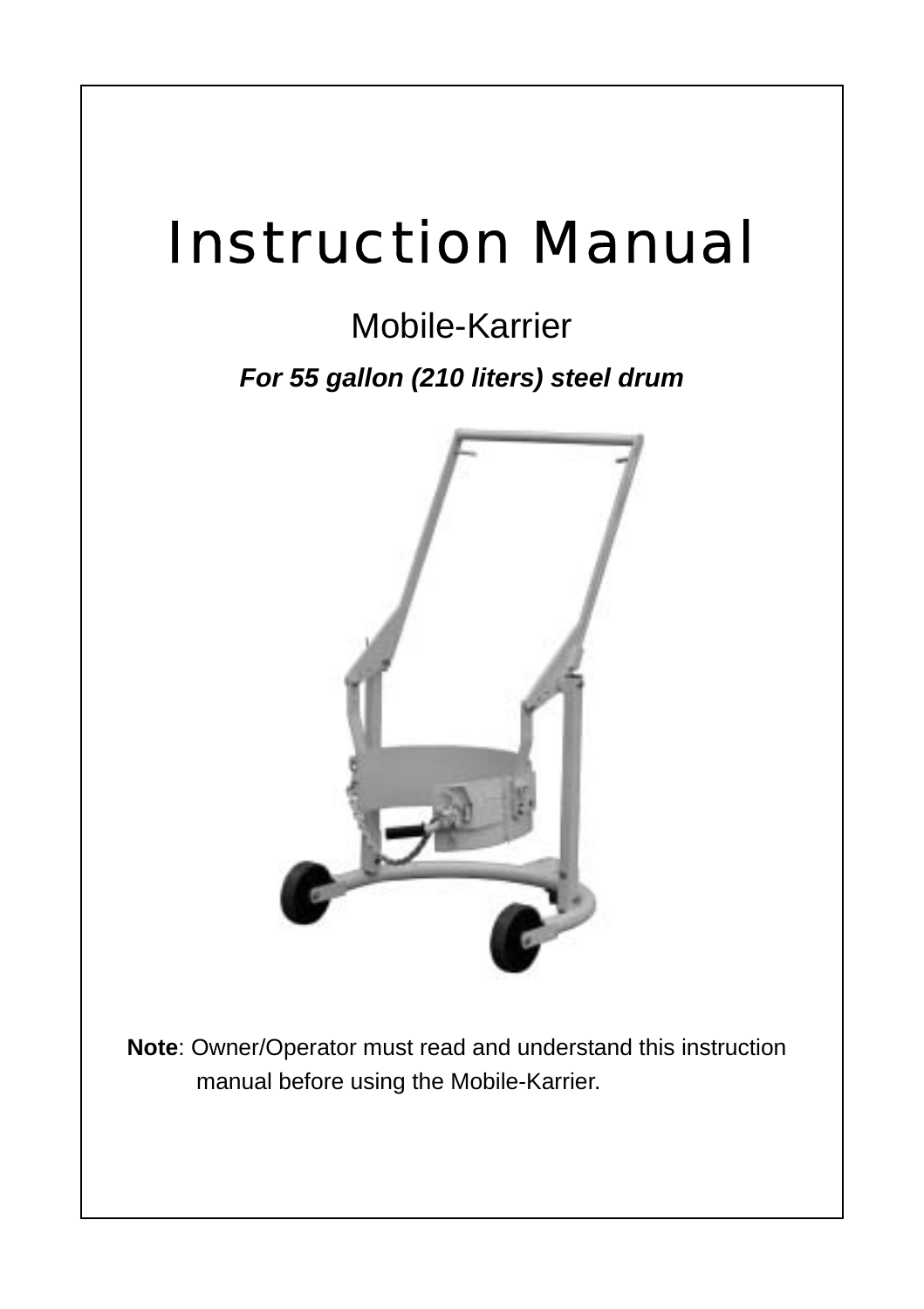## **Contents**

- **. Structure and Relevant Parts Description**
- **. Specifications**
- **. Precaution**
- **. Operation**
- **. Maintenance**
- **. Assembly**

## **VII. Exploded View & Spare Parts**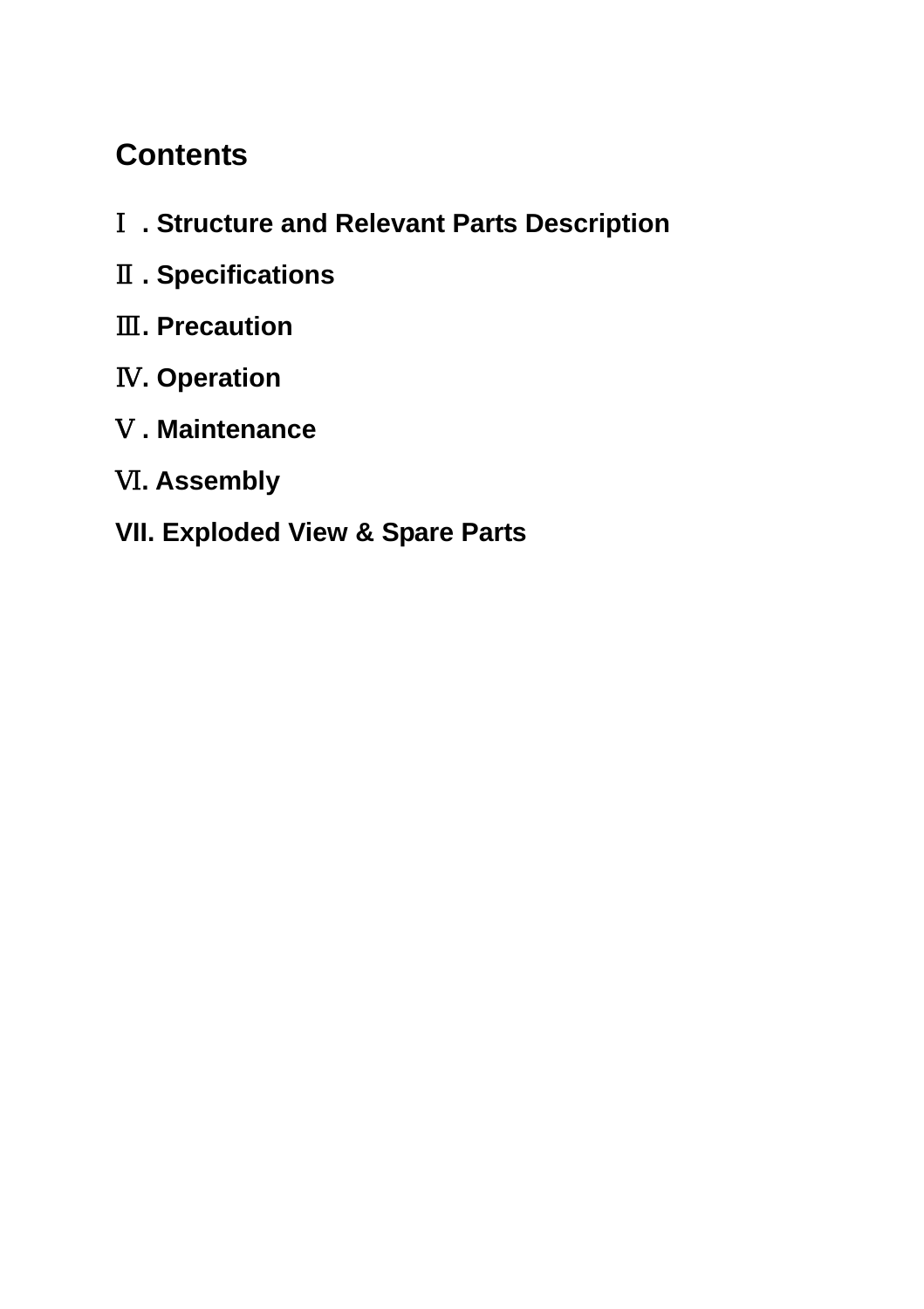THANK YOU FOR CHOOSING OUR MOBILE-KARRIER. FOR YOUR SAFETY AND CORRECT OPERATION, PLEASE CAREFULLY READ THE MANUAL BEFORE USE.

NOTE: All of the information reported herein is based on data available at the time of printing. The factory reserves the right to modify its own products at any time without notice or incurring in any sanction. Please verify with the factory for possible updates.

#### Ⅰ**. Structure and Relevant Parts Description**



| Item No. | <b>Description</b> | <b>Remark</b> |
|----------|--------------------|---------------|
|          | Chassis            |               |
| 2        | Mast               |               |
| 3        | Supporting hoop    |               |
| 4        | Handle             |               |
| 5        | Location pin       |               |
| 6        | Fastening lever    |               |
| 7        | Chain              |               |
| 8        | Wheel              |               |
| 9        | Caster             |               |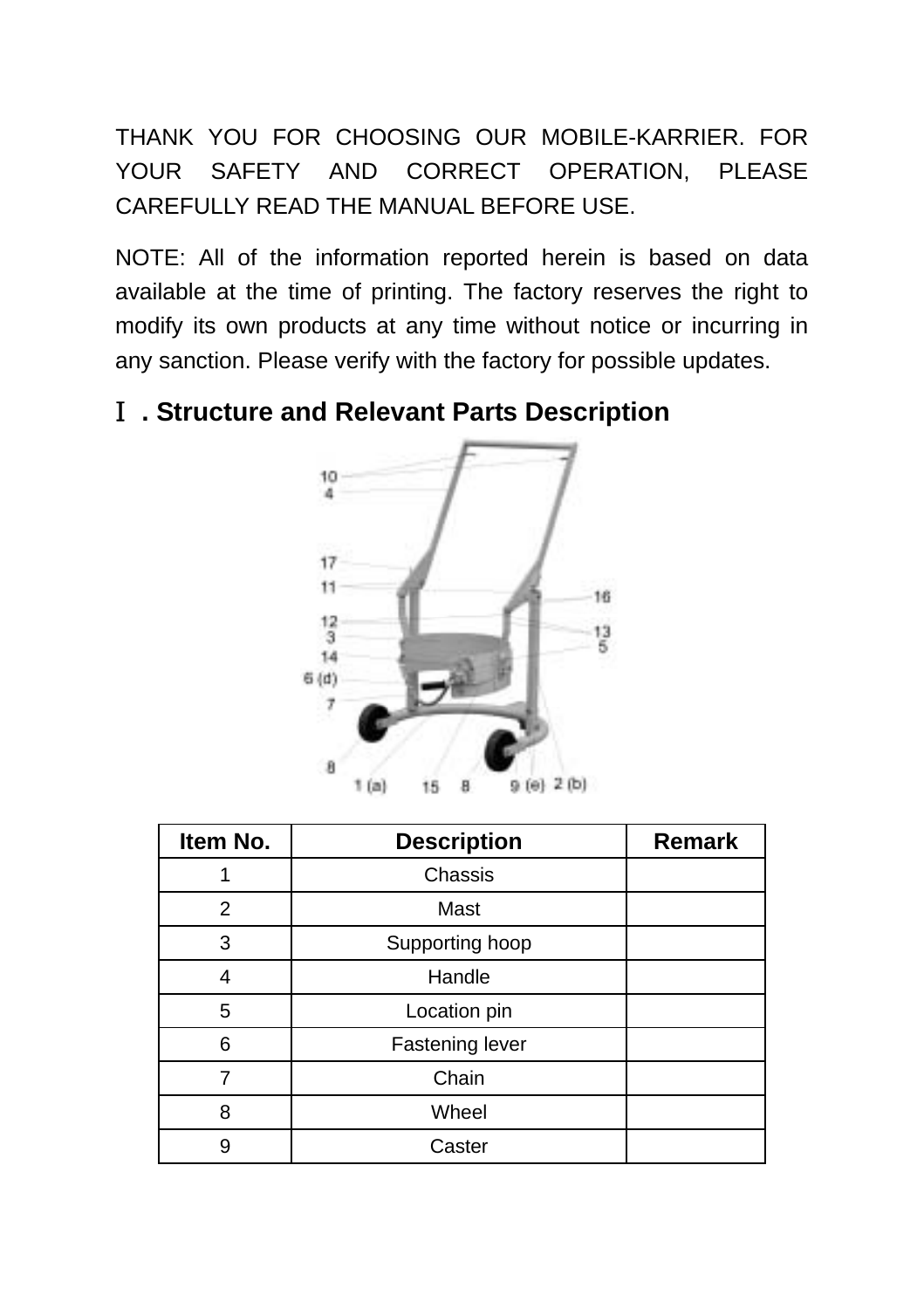| 10 | Location lever  |  |
|----|-----------------|--|
| 11 | Lifting arm     |  |
| 12 | Hanger plate    |  |
| 13 | Adjustment hole |  |
| 14 | Pawl            |  |
| 15 | Mobile hoop     |  |
| 16 | Adjustment hole |  |
| 17 | Hook            |  |

## Ⅱ**. Specifications**

| Capacity          | 800lbs           |  |  |
|-------------------|------------------|--|--|
| Drum dimension    | 22-1/2" x 36"    |  |  |
| <b>Net Weight</b> | 50 <sub>kg</sub> |  |  |

## Ⅲ**. Precaution**

- 1. Always use the Mobile-Karrier on firm and flat floor.
- 2. Do not overload.
- 3. Only after chain firmly holds drum and location pin is correctly positioned can the Mobile-Karrier be moved.
- 4. Do not pull location lever (Part No. 10) while moving the Mobile-Karrier.

## Ⅳ**. Operation**

## **1. Clamping drum**

The mobile hoop (Part No. 15) is usually open due to being supported by a spring. This does help to accepting the drum.

Push the Mobile-Karrier near to the drum that shall be lifted. While pulling the location levers (Part No. 10), turn the handle (Part No. 4) to locate supporting hoop (Part No. 3) in the middle of the drum.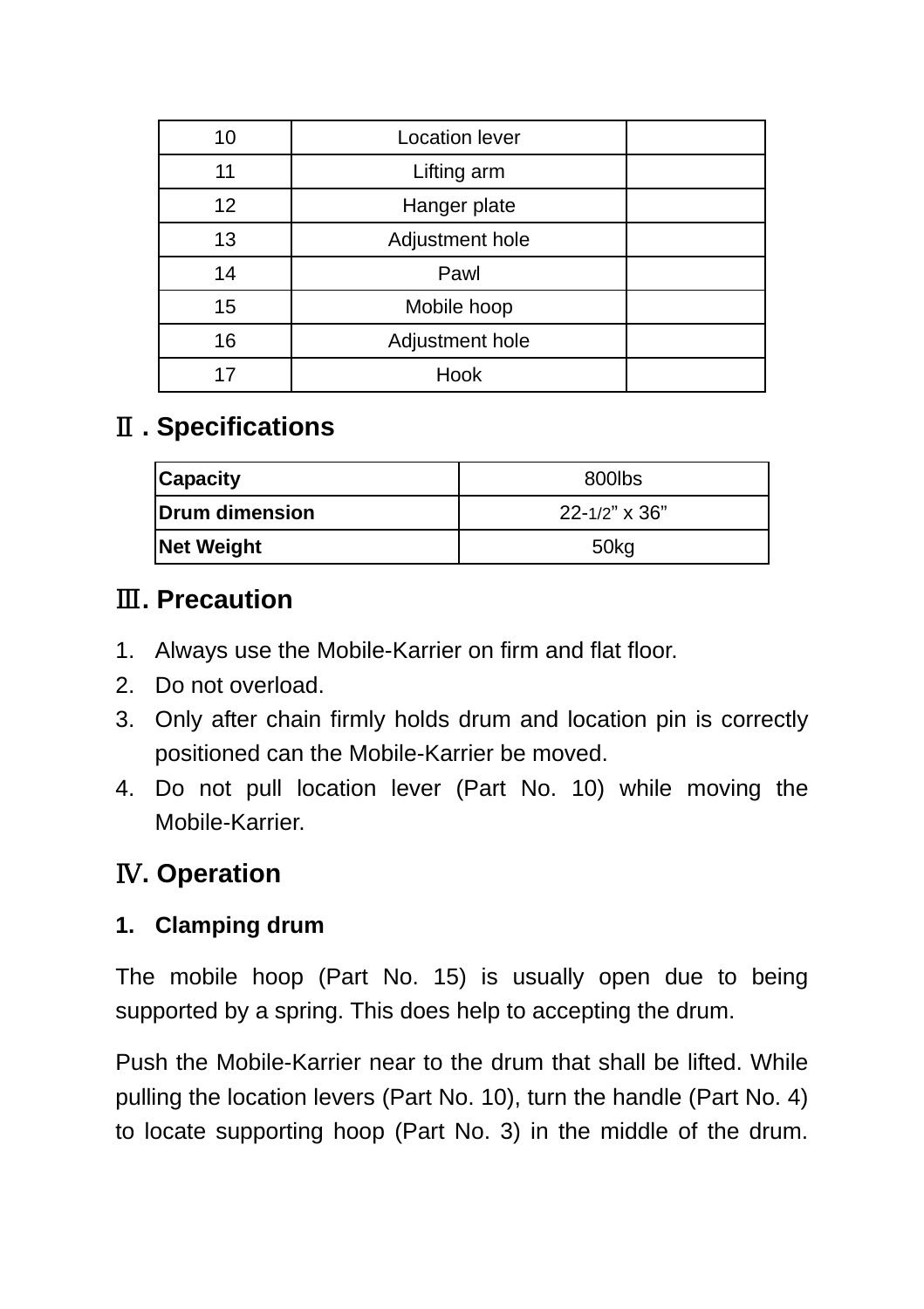Release the location levers (Part No. 10) to lock the handle at this appropriate position.

Turn the fastening lever (Part No. 6) counter-clockwise to make its teeth upward. Fasten the chain (Part No. 7) and insert the chain into the groove on the fastening lever (Part No. 6). Then turn the lever (Part No. 6) clockwise quickly to make chain (Part No. 7) embay the drum. Please make sure that the fastening lever (Part No.6) is firmly locked by the pawl (Part No. 14).

#### **2. Lifting drum**

Press the handle (Part No. 4) and the drum will be lifted. When the drum is lifted to the required position, release the handle (Part No. 4) and the drum will be locked.



#### **3. Transportation**

Push/haul the handle (Part No. 4) to move the Mobile-Karrier to the destination. (Of course, if necessary, operator can turn the handle to change the Mobile-Karrier's moving direction.)

#### **4. Lower & release the drum**

Press the handle (Part No. 4) slightly, and pull the location levers (Part No. 10) at the same time. Then slowly lift the handle (Part No. 4) so as to lower the drum. When the drum reaches a firm surface release the location levers (Part No. 10).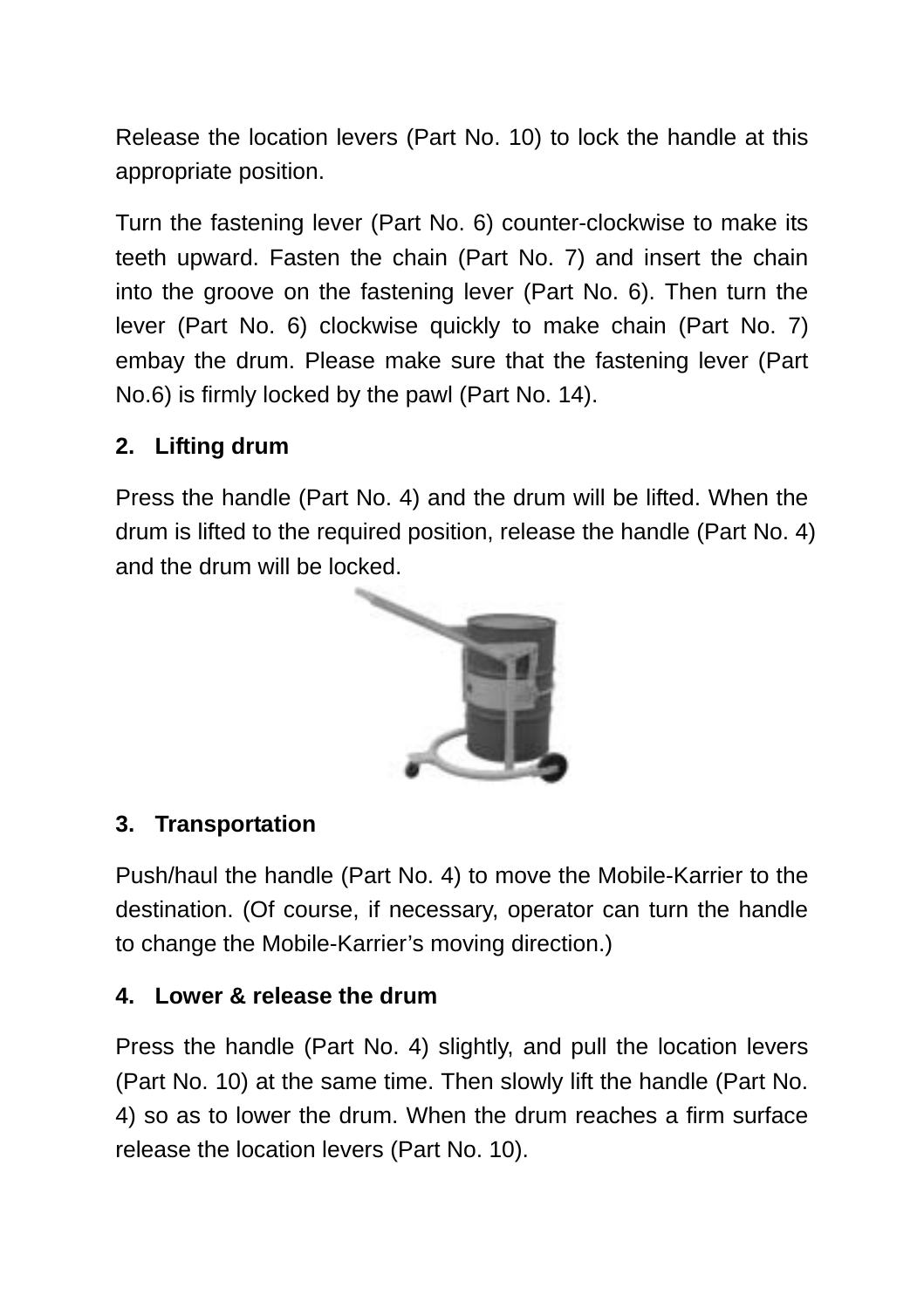Turn the fastening lever (Part No. 6) clockwise slightly so that the pawl (Part No 14.) disengages. Release the fastening lever (Part No. 6). Take the chain (Part No. 7) out the groove on the fastening lever and hang it on the hook (Part No. 17). Move away the Mobile-Karrier.

#### **5. Rotate the drum**

The Mobile-Karrier can rotate the drum from vertical to horizontal position according to actual demand. Do the operation as follows.

Disengage the location pins (Part No. 5) and in the meantime turn the drum by 90° by hand.

Turn the location pins so as to insert them into the corresponding holes to lock the drum in the horizontal position.

*Note: Before rotating the drum, press/lift the handle (Part No. 4) to an appropriate height in case the drum bumps the ground.*



#### **6. Adjustment**

If the supporting hoop is too high to hold the middle of the drum while the handle (Part No. 4) is lifted to its max. height, it is necessary to choose another appropriate hole on the handle.

If the drum cannot be lifted to required height while the handle (Part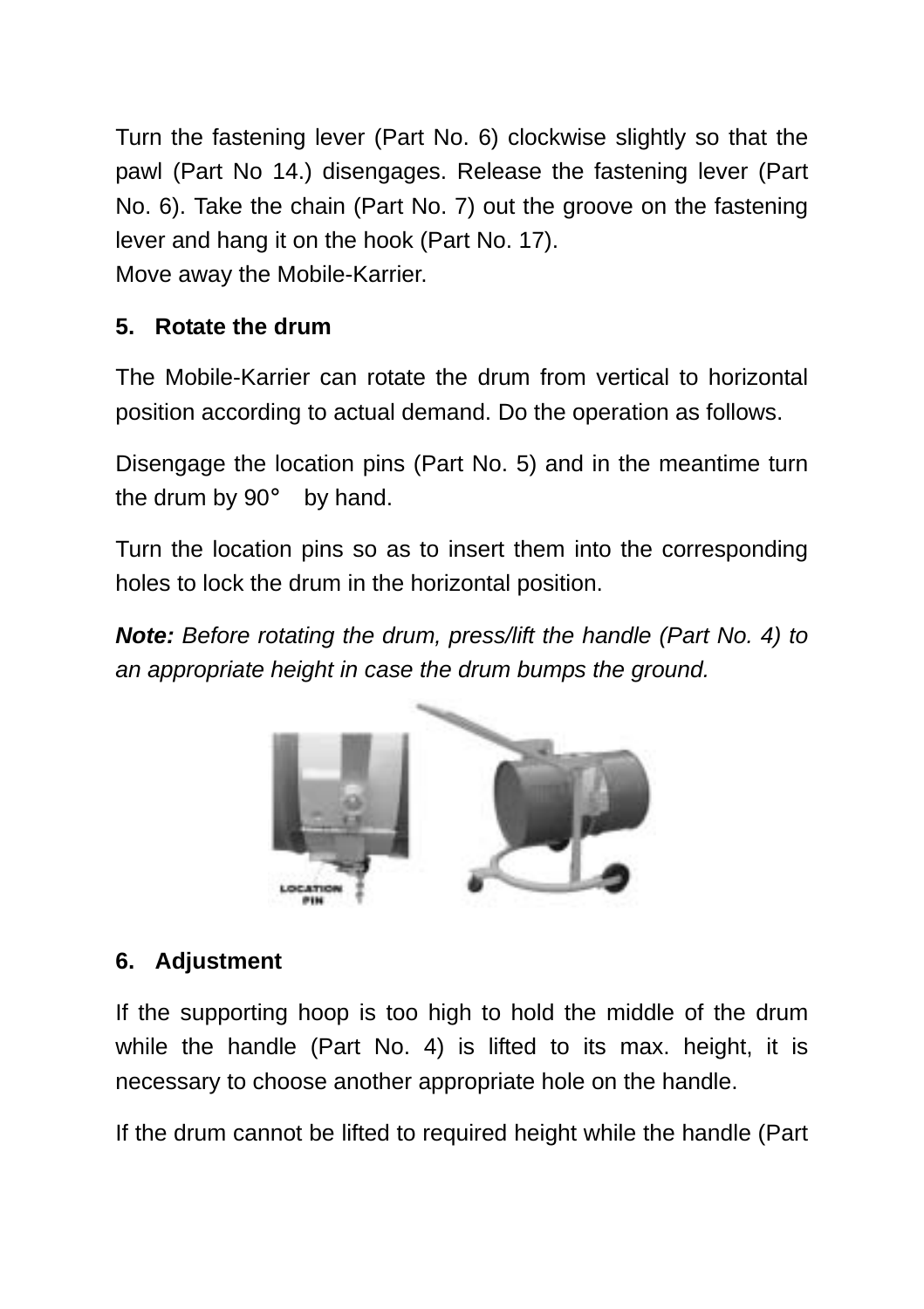No. 4) is pressed to reach its min. height, it is necessary to choose another appropriate hole on the lifting arm (Part No. 12).

Pull the location levers (Part No. 10) and slowly lift the handle (Part No. 4) so as to lower the drum. When the drum reaches a firm surface release the small levers (Part No. 10).

Remove the chain and move the Mobile-Karrier away from the drum.

#### Ⅴ**. Maintenance**

- 1. Do routine check of the wearing condition of location pins (Part No. 5) and replace the worn pins in time.
- 2. Do routine check of chassis, front wheel and rear caster.
- 3. Do routine check of clamping reliability of chain.
- 4. Do routine check of all the connecting parts such as pins and fasteners.

## Ⅵ**. Assembly**

*Some necessary tools must be prepared before assembly.* 

1. Take out all the subassemblies in following turns from carton.

| <b>Chassis</b>                                    |
|---------------------------------------------------|
| <b>Mast</b>                                       |
| <b>Supporting hoop</b>                            |
| Handle                                            |
| Steel harness, washers, nuts and clamp<br>collars |

- 2. Assemble mast (b) on chassis (a) with screws, washers and nuts.
- 3. Put steel harness (e) through the holes on the outsides of the lifting arms (Part No 11.) and then fix it with fasteners (e).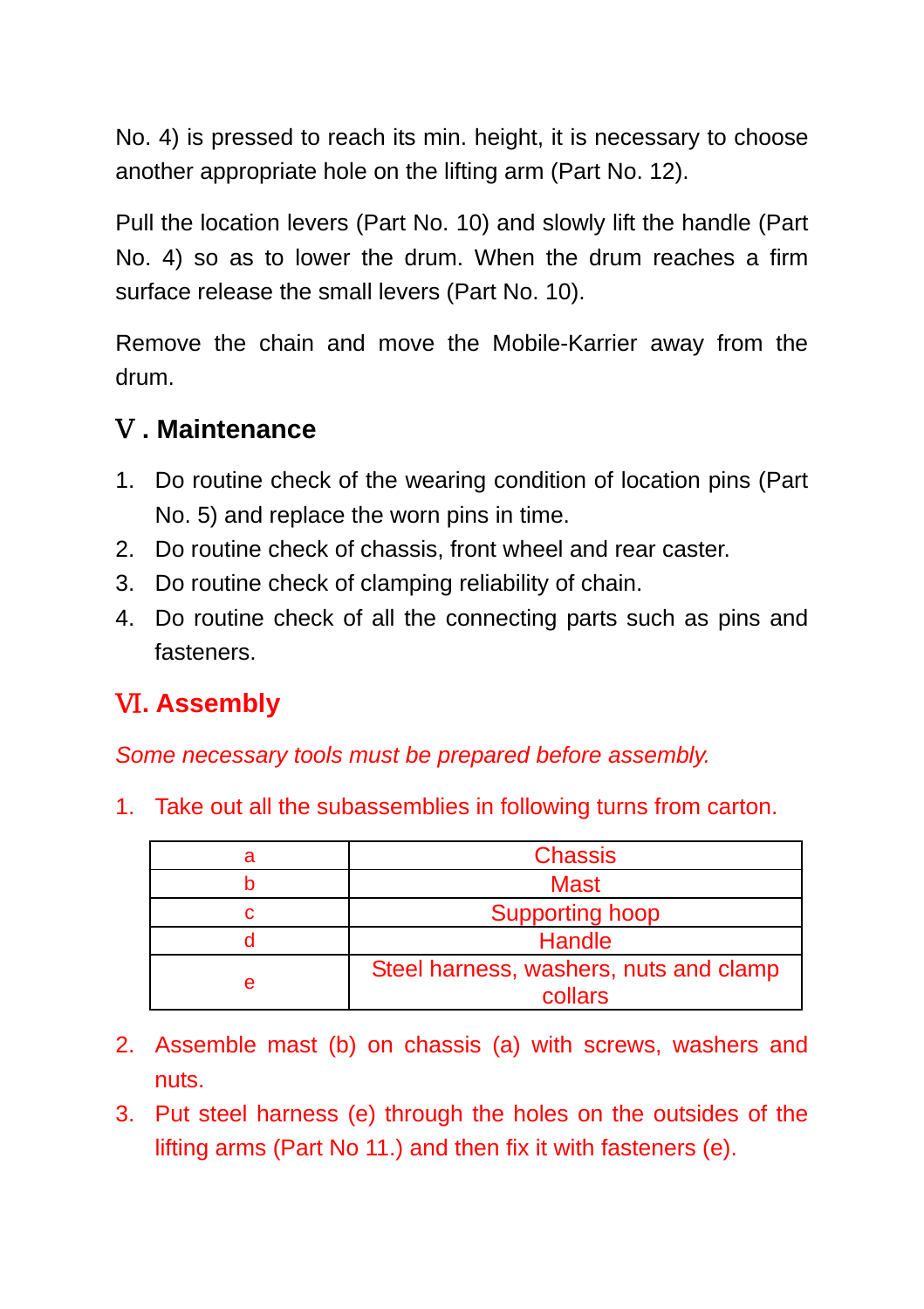4. Put steel harness (e) through the holes on the hanger plates (Part No 12.) and then fix it with fasteners (e).

## **VII. Exploded View & Spare Parts**